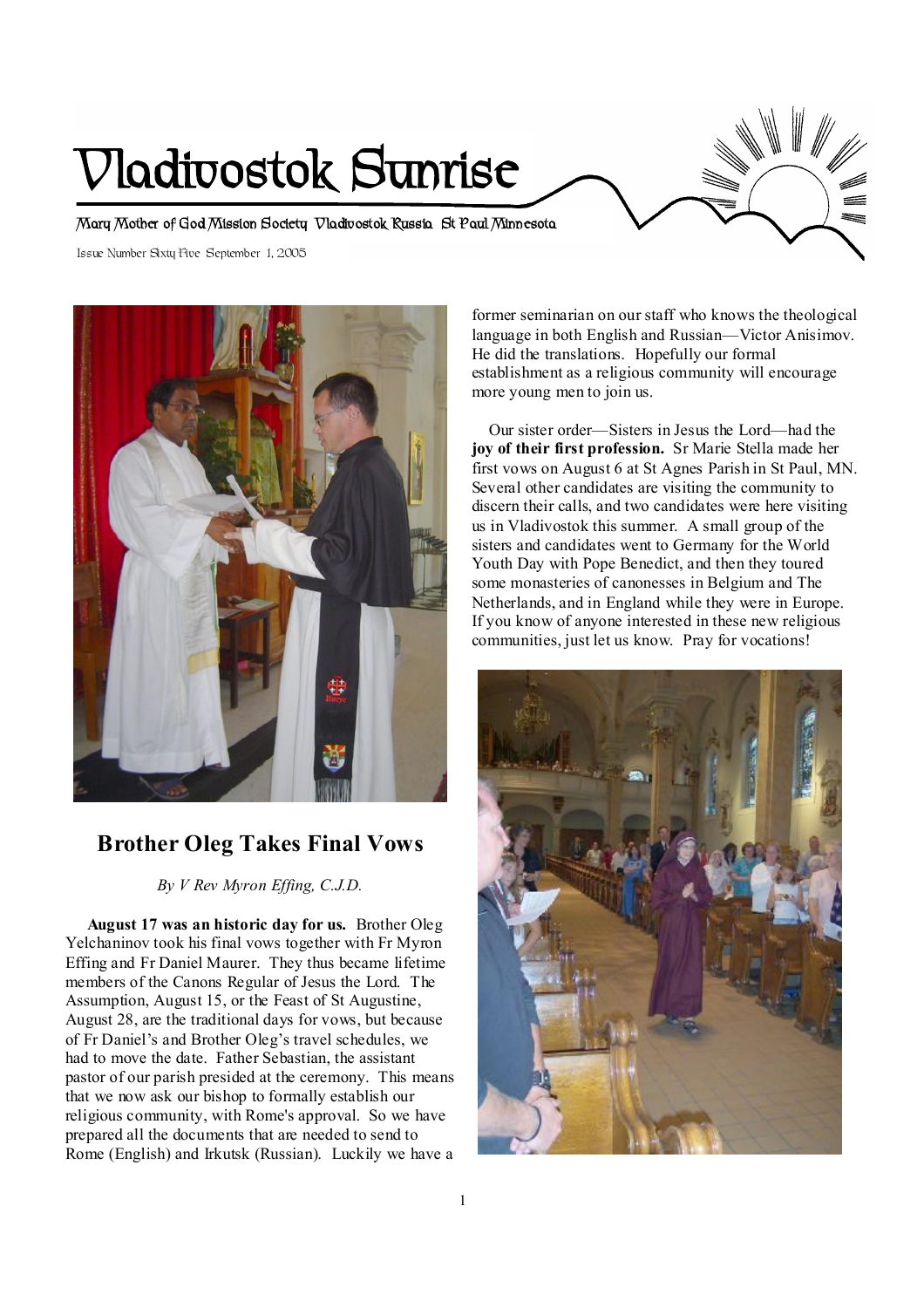

*The setting for the conference was a beautiful countryside near the City of Arsenyev where Annunciation Parish is located.* 

## **2005 Catholic Russian Far Eastern Youth Conference**

#### *by V Rev Myron Effing, C.J.D.*

 The Youth Conference was a big success this year. The topic of the Youth Conference was "The Holy Eucharist" which reflects the Vatican's theme of the year and the Holy Fathers trip to Germany. Our young people had told us that our conferences are maybe too abstract and theological, so this year we made a special effort to make them more concrete and real. So, for example, my first "talk," which was supposed to be on the theme of "The Eucharist as Sacrifice," was not a talk at all--I wrote a play, and it was performed during my hour. (If you'd like



*Getting ready for the Seder meal like on Holy Thursday.* 

a copy of the script for the little play, let me know—you might be able to use it with a youth group yourself. It is called "The Sacrifice of Isaac". Five actors.)

 Every evening we tried to make the various aspects of the Eucharist real by turning the evening supper into a play, so we ate and learned at the same time—"theater at the dinner table". The first supper was the Jewish seder service, which Jesus ate with his disciples on Holy Thursday during which he consecrated the apostles priests and shared the first Eucharist with them. It was the Passover Supper that Jesus ate with his disciples. (Of course, we didn't do a consecration at supper, we just did the seder.)



*Jesus breaking bread.* 

Another supper was about the time when the sinful women came and anointed his feet. Other diners complained that he was letting this sinful woman touch him. It was fun to act it out at supper, with all the shouts and accusations.

 Another supper was about Jesus' supper with tax collectors and sinners. Another was the wedding feast of Cana. It was so much fun, and gave such an amount of reflection about the Eucharist, that I would recommend this approach for Americans, too. Your parish youth group could do one supper each week of Lent. Charge admission for our mission. Members of the audience have to come in a period costume, or you get thrown out like Jesus' story of the man without a wedding garment. (Have somebody come in a regular suit and plan the reaction!)

 I did give one talk at the Conference, however, and so did several others. My talk was about the "Eucharist as a Wedding Banquet". I used the "Theology of the Body"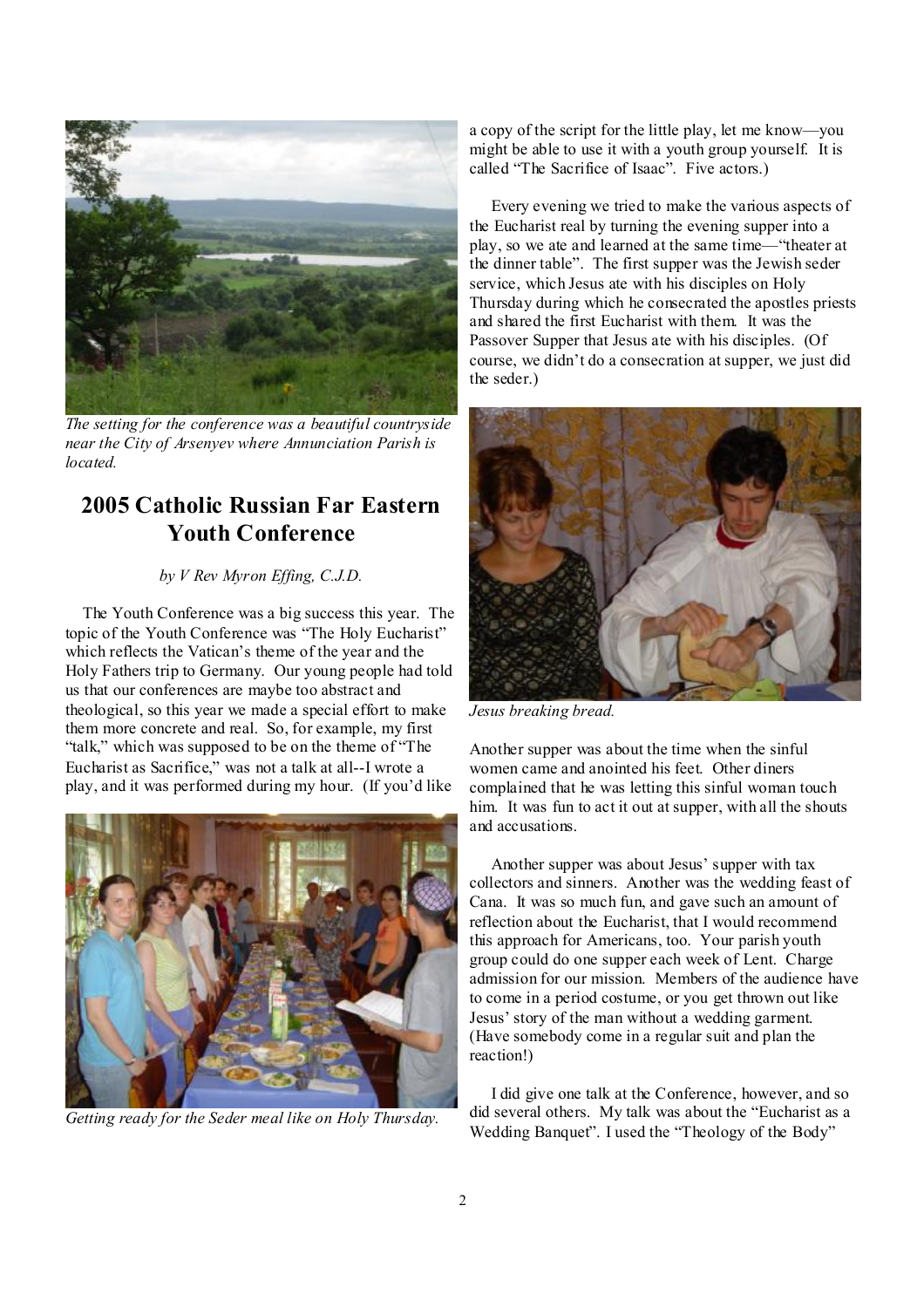

*The marriage at Cana. Not enough wine!* 

*The distribution of fishes when Jesus fed the multitude.* 



from Pope John Paul II to talk about this, as well as ideas from "The Supper of the Lamb" by Dr Scott Hahn. The talk generated a lot of excitement and discussion.

Our thanks to RENOVABIS, an organization of the German Bishops, for offering financial support for the Youth Conference.



*"Why do your disciples eat without washing their hands?"* 

*If you are Jewish, you have to marry under the canopy.* 





*Jesus eating with tax collectors and sinners.*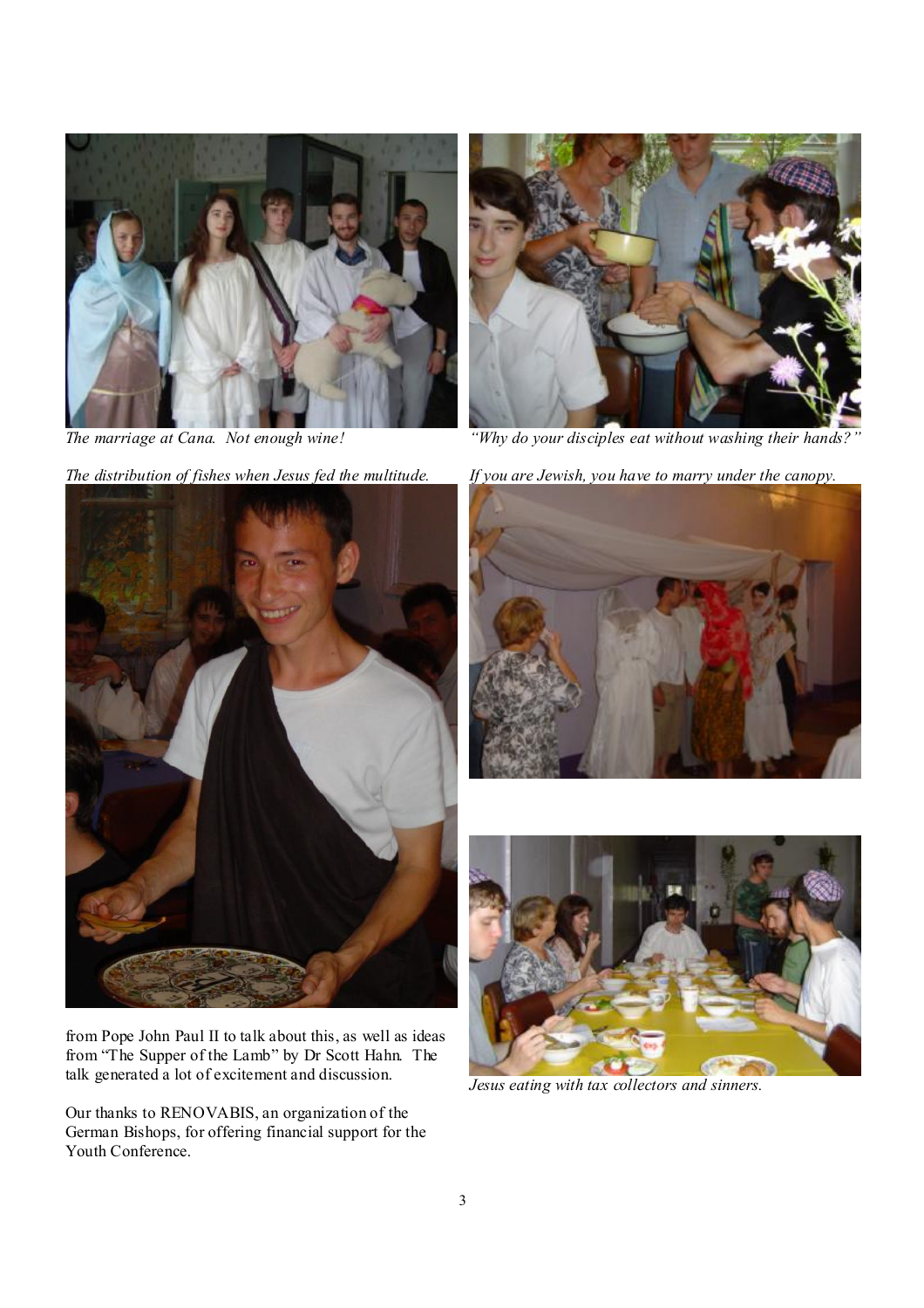# **Dear Family, Friends, and Benefactors,**

We are happy to announce a weekend conference and Saint Nicholas Gala with Fr Dan Maurer. Please accept our invitation to join us on **Dec 2-4 in St. Paul, Minnesota**. Saturday evening is reserved for the St. Nicholas Gala, an event called "Feeding the Street Kids" which will fundraise for the street kids in Russia.

The conference itself will highlight the current activities and recent events in Vladivostok, as well as an overview of the mission. There will be ample time for questions with Fr. Dan as well as a chance to get to know other supporters of the mission.

Kids 2 Kids are also very welcome, and encouraged to attend. Last year at the conference they wrote their mission statement and clarified their goals of helping their peers, the street kids and orphans in Russia. This year they will be able to help fundraise at the St. Nicholas Gala, as they will have a special role in the event.

During the weekend conference last year were able to provide many host homes thanks to many local supporters. This year should be the same, however we have also blocked off rooms at the Four Points Sheraton hotel. The Sheraton Metrodome Hotel is at 1330 Industrial Blvd., Minneapolis MN 55413 Reservations: 612-331-19800 or 1-888-627-8129 and mention



MMOG. Rates are \$89. per night. Pool and sauna are available. If you are arriving by air we need to know your arrival and departure times, and if you are renting a car please indicate. The hotel does not provide a shuttle. We have reserved a van to accommodate travelers to and from the airport as well as to and from the hotel and St Agnes.

The Mall of America is very near to the airport. We are only several miles from both as well as the hotel. This hotel is 7.8 miles from St Agnes campus where we will gather for the weekend.

The cost for the weekend conference with Fr Dan is \$50 for 5 catered the meals at St Agnes. The Saint Nicholas Gala at the hotel is an additional \$50.

We are looking forward to see you at the weekend conference with Fr Dan and/or the Saturday evening Saint Nicholas banquet.

Call the office for any questions.

God bless you,

Very Rev Myron C Effing, CJD David and Sandra Sonnen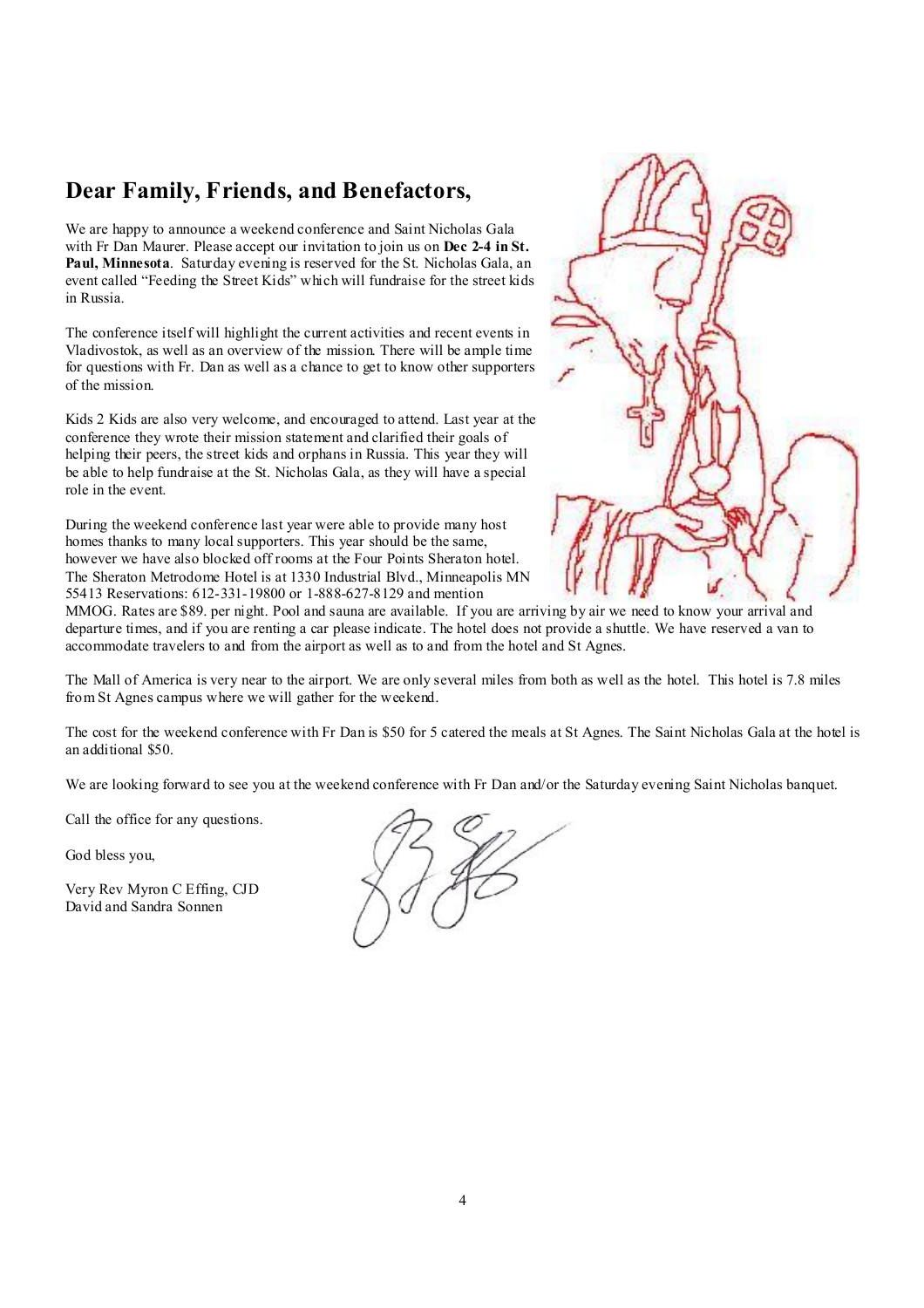# **Russian Organist Alexei Parshin Plays In Vladivostok to Great Acclaim**

#### *by Fr. Daniel L. Maurer, C.J.D.*

 On June 8, 9, 10 our parish was again the host for three organ concerts by the greatest Russian organist, Alexei Parshin, dean of the organ department at the famous Tchaikovsky Music Conservatory in Moscow. It was his second time to travel to Vladivostok to play the "Stella Maris" organ. Professor Parshin is considered by professional organists to be among the top ten organists in the world. He has played in many of the major cathedrals and concert halls throughout Europe, but has only traveled to the United States twice for concerts.

 For this year's concert program he presented mainly the masterpieces of post-baroque and 19th century organ literature by French composers such as Francois Couperin (1668 - 1733); Michel Corrette (1709-1795); Louis Nicholas Clerambault (1676-1749); Louis J.A. Lefebure-Wely (1817-1869); and Franz Liszt (1811-1886). The Vladivostok music world had never heard any of these works played live before. Last year on his first concert trip to our church his concert program was titled "Around Bach", and was comprised mainly of baroque works.

 All three concerts were sold out in advance, for a total combined audience of almost 900 people, some of whom had never been in a Catholic church before. They were very receptive to the performances and gave Professor Parshin the most sustained applause for any performer in the 9-year history of our organ concerts.

 On all three evening the audiences called the organist back for multiple encores. At the end of the final evening, the crowd, who had been polite but somewhat reserved for the two-hour concert, called Professor Parshin back to the console for six encores. They seemed not to want to let him leave at all! Many people said after each performance that the encores, which varied each evening, were their favorite part of the performance, for they were less "high brow" and included some highly popular Russian folk songs, children's songs and even an American blue grass fiddle work, all of which the organist himself had transcribed and arranged for virtuoso performance on the "king of instruments". (I was thinking that he might play his stellar and comical arrangement of the old Russian children's standby, "The Doggie Waltz", which I had mentioned to him before the concerts began, but he did

not. Afterward he told me that he could not dare to play



*Alexei Alexandrovich Parshin* 

such a secular ditty in the holy and beautiful atmosphere of our church.)

 Throughout the concerts we had the opportunity again to marvel at the great gift of the "Stella Maris" organ with its versatile combinations of 94 speaking stops that allow the greatest organists in the world to play for us any piece ever written for organ. We would like to take this opportunity again to express our gratitude to the parishioners of Stella Maris Catholic Church on the southeastern coast of the U.S. for their generosity. We hope that they know that their gift continues to inspire thousands of people each year with the beauty of the masterpieces of sacred music, and that the concert program and liturgical music program that it makes possible both continue to grow in scope and quality with each passing season.



*Recent Baptism in Vladivostok ("Regina").*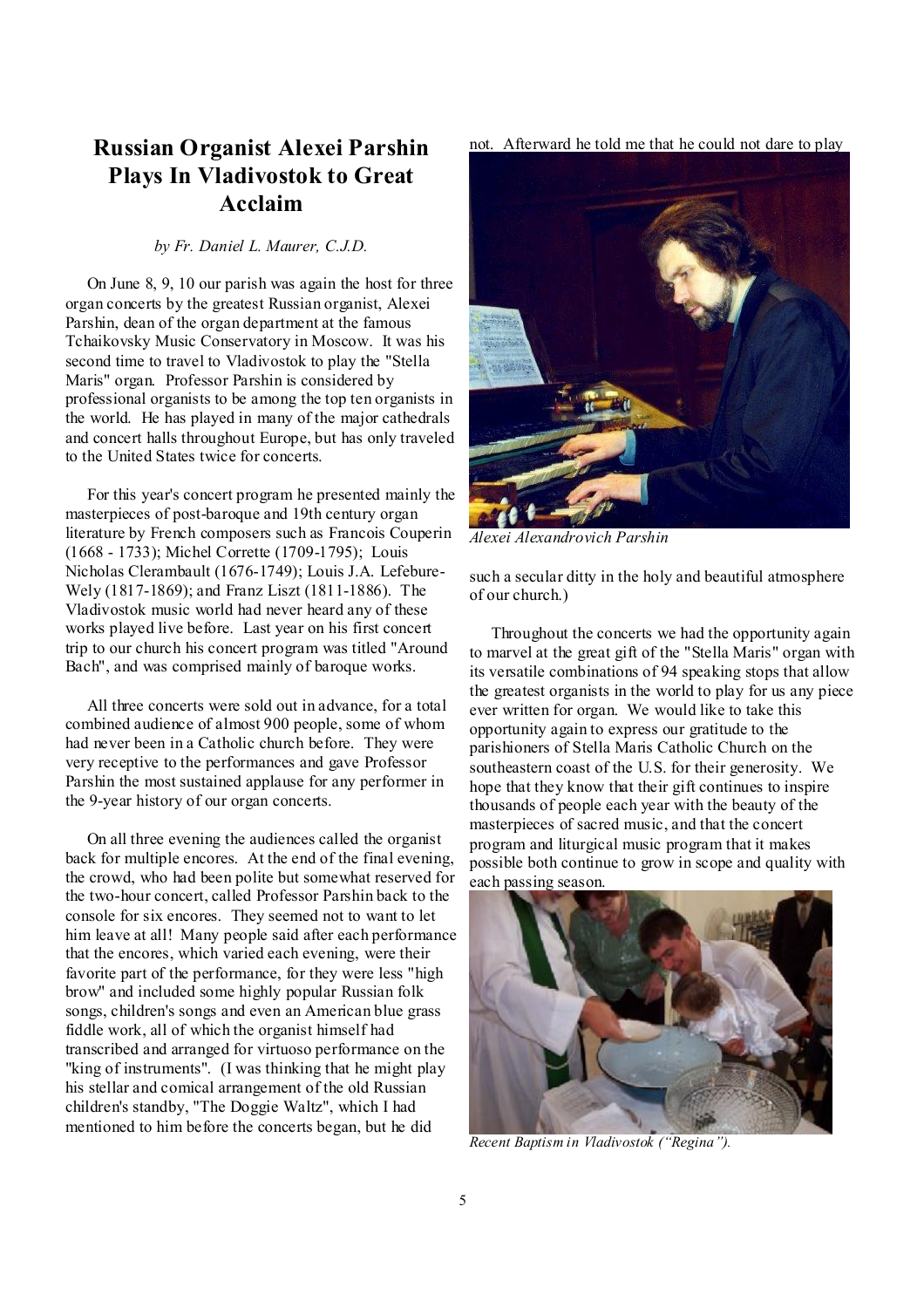## **How to Communicate with Us**

#### **Office in Russia:**

**Phone:** 011-7-4232-26-96-14 **FAX:** 011-7-4232-26-96-16 **E-mail:** [myron@catholic.vladivostok.ru](mailto:myron@catholic.vladivostok.ru) [daniel@catholic.vladivostok.ru](mailto:daniel@catholic.vladivostok.ru) **Internet:** Russian language: [www.catholic.vladivostok.ru](http://www.catholic.vladivostok.ru)

Please do **not** send any **donations** of any kind directly to Russia. For donation information, see below.

**Letters** without donations can be sent to: Most Holy Mother of God Catholic Parish Volodarskovo 22 690001 Vladivostok RUSSIA

## **Office in America:**

**Phone and FAX:** (651)227-0208 **E-mail:** <u>usoffice</u>@vladmission.org **Internet:** English language: [www.vladmission.org](http://www.vladmission.org)

**Donations** of money and **letters** should be sent to: Mary Mother of God Mission Society 1854 Jefferson Ave St Paul MN 55105-1662

Or you can donate from your credit card through our web site. Your donations are tax-deductible. You will receive any required receipt for IRS tax purposes by return mail. Please be assured that we do not sell our mailing list or any other donor information to other organizations.

**Donations** in kind. If you have items that you think we can use, please contact Mrs Sandra Sonnen at the Mission Office in St Paul giving a complete list of items.

### **Sisters in Jesus the Lord**

[www.cjd.cc](http://www.cjd.cc) 525 Thomas Ave St. Paul, MN 55103 (651)230-3337

**Vladivostok Sunrise** Edited and Produced in Russia by V Rev Myron Effing, C.J.D. Assembled for mailing by Nativity Parish, St Paul, Minnesota. Authors are noted if other than the editor. The *Sunrise* is also available at [www.vladmission.org](http://www.vladmission.org)

**Remember "Mary Mother of God Mission Society" in your will.** 

## **News Notes**

*by V Rev Myron Effing, C.J.D.*

• On May 30 we received a joyful e-mail letter from our Bishop Kirill Klimovich announcing the official incorporation of the "Diocese of St Joseph in Irkutsk". Until then our diocese had been operating under the state incorporation of the Apostolic Administration of Novosibirsk. Now our diocese is official, both in terms of canon law and civil law. Congratulations to Bishop Klimovich for whom it has been a long and difficult struggle. Later we received documents appointing Fr Myron to the Bishop's Council of Priests of the new diocese.

• Brother Oleg was home from the seminary for summer vacation. He left his laptop there, which is a certain sign that he will be returning to the seminary in the Fall! It is so good to have him home, if only for a short time. He said, "When I'm in Slovakia, I think about how nice Russia is, and when I'm in Russia, I think about how nice Slovakia is!" The seminary is in the city of Kosice, Slovakia.



● Fr Sebastian has returned to us. He was on Sakhalin Island for six weeks taking the place of a priest who became ill and had to go to Korea for medical treatment. There are currently many Catholics on Sakhalin foreign workers who are installing the new off-shore

gas wells. It is expected that there will be 15,000 foreign workers on Sakhalin Island, many of them Catholic Americans and Filipinos. Meanwhile two parishes on Sakhalin continue to have no priest and no mass—they are too far away from the capital city South Sakhalin for the single priest on Sakhalin to reach them. The Franciscans are interested to return to Sakhalin. They were there before the Communist Revolution. Pray for vocations!

• The Chinese workers have returned to continue work on the Our Lady of Fatima rectory building. How we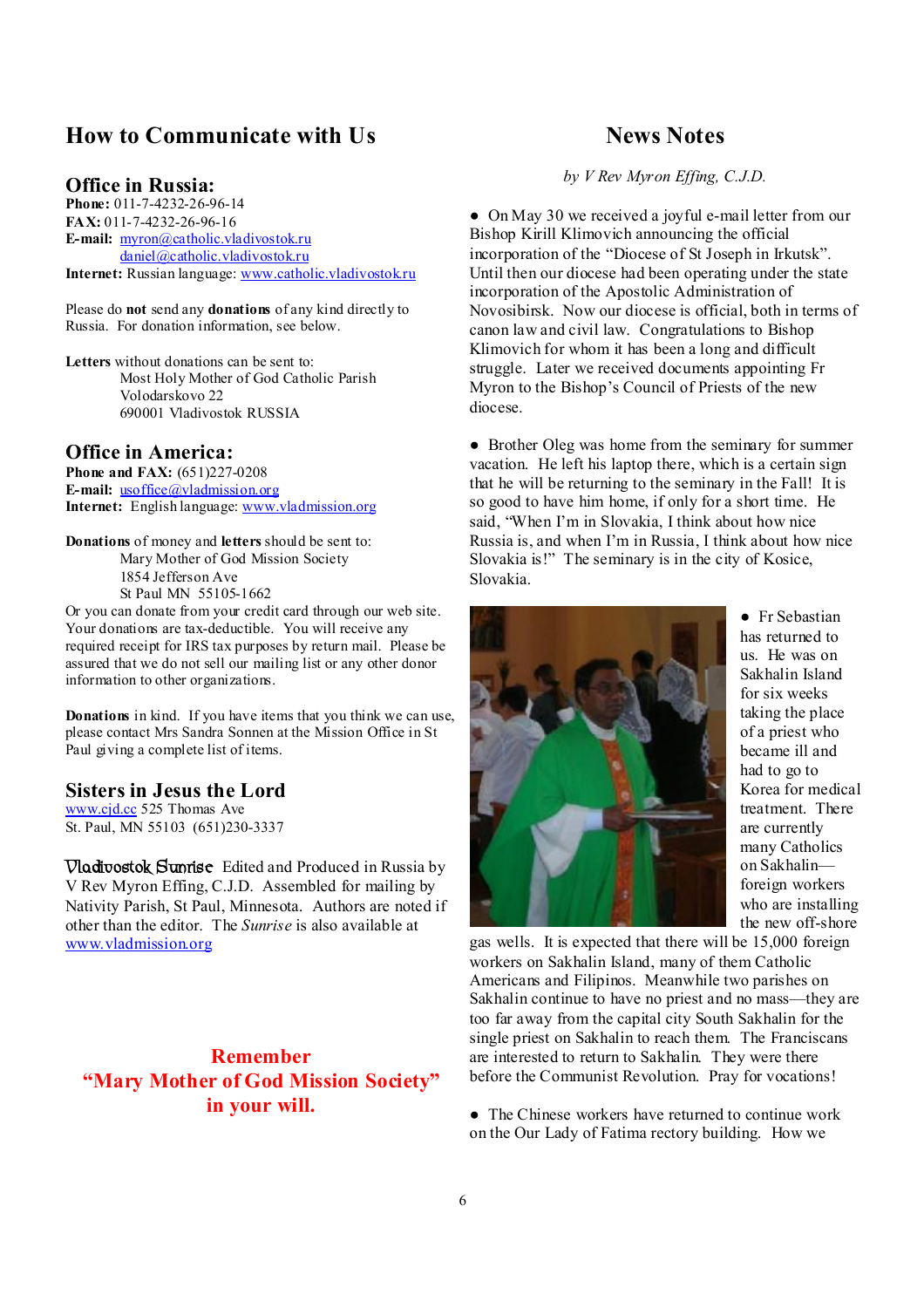*The roof is going up!*



hope that we can be in the building by Chinese New Year! I've lived 14 years in my office, so far, and Fr Dan 12 years in the bell tower like the famous hunchback of Notre Dame. Fr Sebastian is getting a hunchback in the other bell tower.

● By popular demand the Parish of St Joseph in Second River sponsored a "Retreat for Grandmas". It took place in a private home in the village of Ugalnaya, which is part of the parish. Mrs Lyubov Sadovnika, the parish catechist, ran the retreat, and Sister Oksana, MSC, our parishioner home for vacation from her studies in Rome, served as spiritual director. Besides this retreat, St Joseph's also sponsors the Martha's Vineyard retreats for post-abortion syndrome, the most recent of which included only women from a Protestant church in Vladivostok.



*Some "grandmas" who attended the retreat.* 

● We've had a couple of young men visit us this summer, including Andrew Beck, who is a student at

Georgetown University and a member of the Knights of Columbus there. He is very involved in pro-life work on the campus. Joseph Matthias took part in the bicycle pilgrimage from the City of Arsenyev to Vladivostok. He is a musician and composer, majors in Russian at University of Michigan at Ann Arbor. They already speak and read Russian well, and I'm sure that after their stay here both he and Andrew will be much better at Russian than before. Joseph still has two years to go in Ann Arbor. He's been using his musical talents here, at the Far Eastern Catholic Youth Conference which was held in Arsenyev, and at the "Grandmothers Retreat" in St Joseph Parish. I think he also played at the hospice for dying people while he was here. Andrew wrote us after he left with these words, "I just wanted to again properly thank you very much for hosting me. I sincerely enjoyed my time there and admire the work you guys do so much. Let me just say that it was priests (and Catholic laypeople) like you that were the role models I needed to nudge me into becoming Catholic two-three years ago. You'll definitely be in my prayers, and I hope I can return again soon."



*Andrew polishing brass./ Joseph and his guitar.*